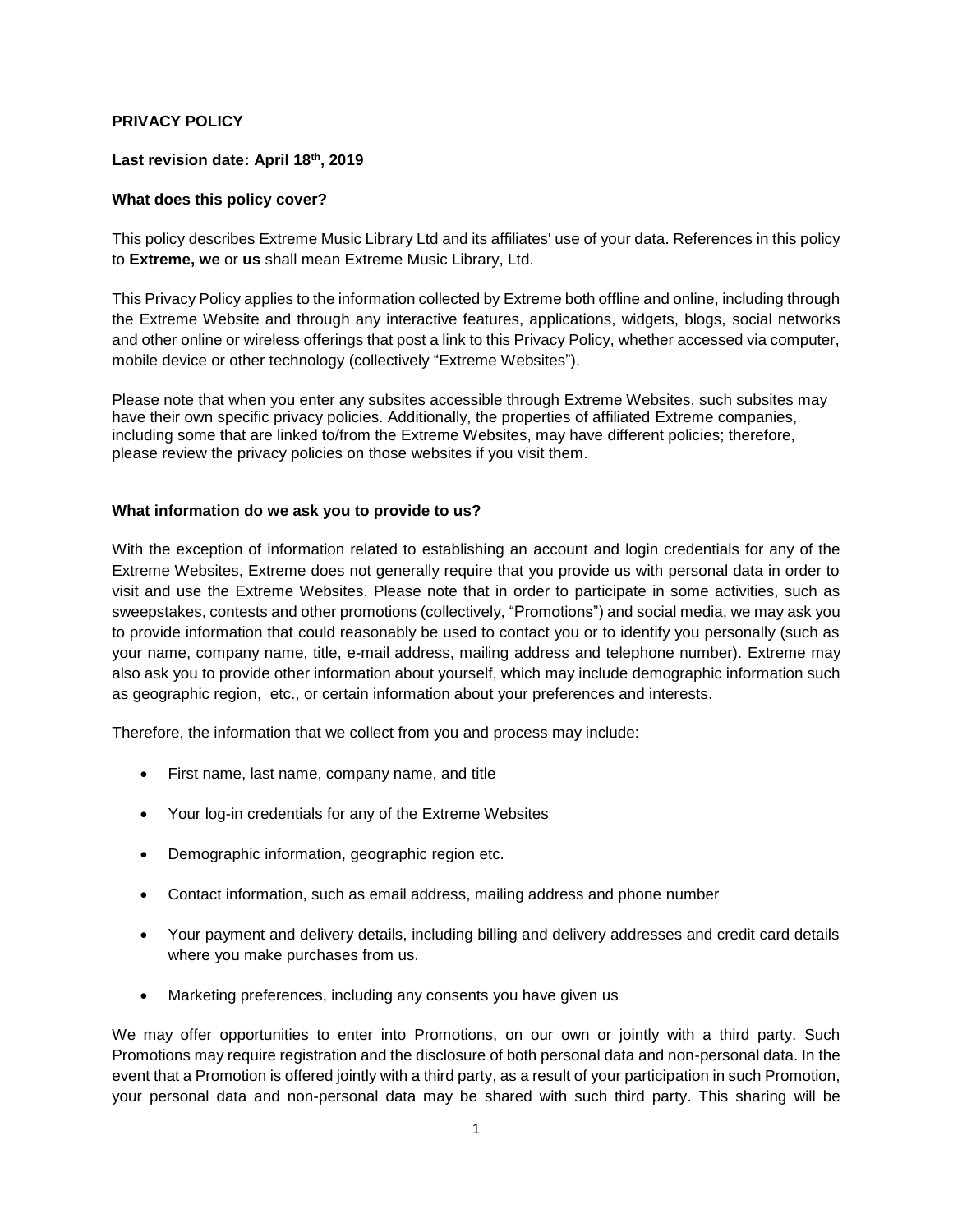disclosed to you at the time you provide your information. By entering a Promotion, you are agreeing to the official rules that govern that Promotion, which may contain specific requirements of you, including, except where prohibited by law, allowing the sponsor and/or other third parties connected to the Promotion to use your name, voice and/or likeness in advertising and marketing materials. Therefore, always carefully read the rules of the Promotion before entering.

### **What information do we collect from you automatically?**

In addition to any personal data or other information that you choose to provide to us via the Extreme Websites, whenever you visit or interact with the Extreme Websites, Extreme may automatically collect certain information such as your IP address and/or another unique identifier ("Device Identifier") for the computer, mobile device, technology or other device ("Device") you use to access the Extreme Websites and any referring property. (A Device Identifier is a number that is automatically assigned to your Device when you access a Website or other digital property or its servers. The Extreme Websites identify your Device by its Device Identifier).

Some mobile service providers may also provide us or our third-party service providers with information regarding the physical location of the Device used to access the Extreme Websites.

In addition, Extreme, as well as certain third-party analytics and other service providers, may use a variety of technologies that automatically or passively collect information about how you use the Extreme Websites ("Usage Information"). Usage Information may include, in part, the Device you use to access the Extreme Websites, browser type, platform, operating system, IP address, viewport, the content served, the time at which a page was accessed and/or the time spent on a page, and the preceding pages views.

Extreme may receive information about you from third parties. In addition, if you are on another Website and you opt-in to receive information from us, that Website will forward to us your e-mail address and other (personal data) about you so that we may contact you as requested. We may also supplement the information we collect about you with outside records from third parties in order to enhance our ability to serve you, to tailor our content to you and to offer you opportunities to use our services that we believe may be of interest to you. When we obtain personal data from third parties, we will apply this Privacy Policy to the personal data received, unless we have disclosed otherwise.

Therefore, the information that we may automatically collect from you and process may include:

- Your IP address or another unique identifier, such as a Device Identifier
- Information related to your Device such as the platform, operating system, browser type, or physical location
- Your Usage Information such as the content served, the time at which the content was accessed and/or the time spent using the content, and the preceding content views

#### **How do we use this information, and what is the legal basis for this use?**

We process this personal data for the following purposes: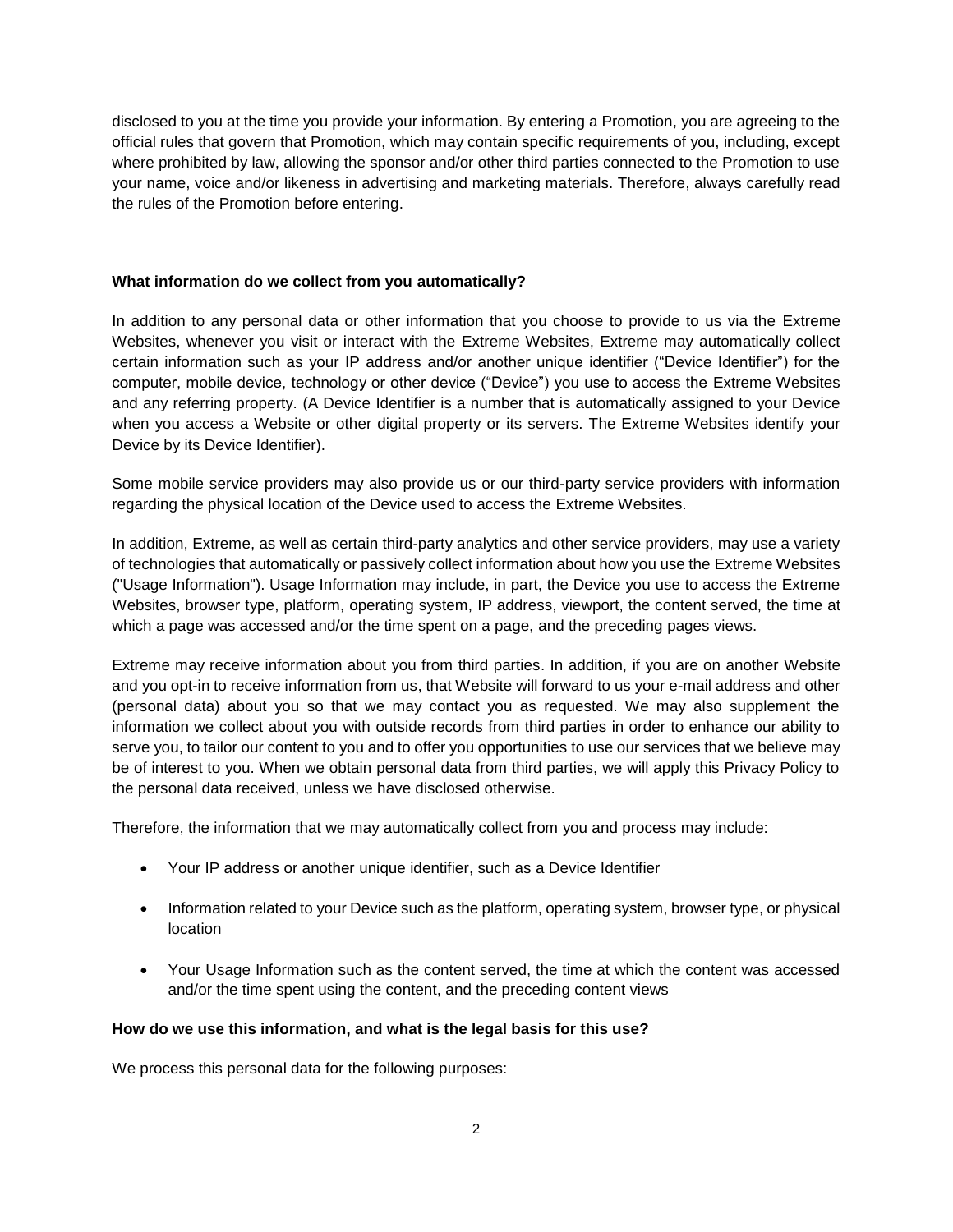- As required for business purposes or to establish and fulfill a contract with you, for example if you license music from us or enter a Promotion. This may include verifying your identity, taking payments, communicating with you and providing services relevant to our business.
- As required by Extreme to enable our business and pursue our legitimate interests, in particular:
	- $\circ$  we will use your information to provide services you have requested, and respond to any comments or complaints you may send us
	- $\circ$  we monitor use of the Extreme Websites, and may use your information to help us monitor, improve and protect our content, services and the Extreme Websites, both online and offline
	- o we may use information you provide to tailor your experience on the Extreme Websites or personalize our services for you
	- $\circ$  to provide you with information about Promotions or other offerings that may be of interest to you
	- $\circ$  to provide you with support and answer questions or other requests
	- $\circ$  we may monitor any customer account to prevent, investigate and/or report fraud, terrorism, misrepresentation, security incidents or crime, in accordance with applicable law
	- $\circ$  if you provide a credit or debit card, we may also use third parties to check the validity of the sort code, account number and card number you submit in order to prevent fraud.
	- $\circ$  we may use information you provide to investigate any complaints received from you or from others, about the Extreme Websites or our services
	- $\circ$  we may also use the information we collect to improve the Extreme Websites and our content and services, for internal business purposes, and to contact you with regard to your use of the Extreme Websites and, in our discretion, changes to any of our policies
- compliance with applicable laws and protection of Extreme's legitimate business interests and legal rights, including, but not limited to, use in connection with legal claims, compliance, regulatory, and investigative purposes (including disclosure of such information in connection with legal process or litigation).

In addition, with your consent we may send you direct marketing in relation to our services, or other services provided by us, our affiliates and carefully selected partners. Although these will only be sent where you have given your consent, or (where permissible) you have been given an opportunity to opt out, you will be able to opt-out of electronic direct marketing by following the instructions in the communication.

#### **Who will we share this data with, and where?**

## **To Affiliates, Other Extreme Companies and Third-Parties**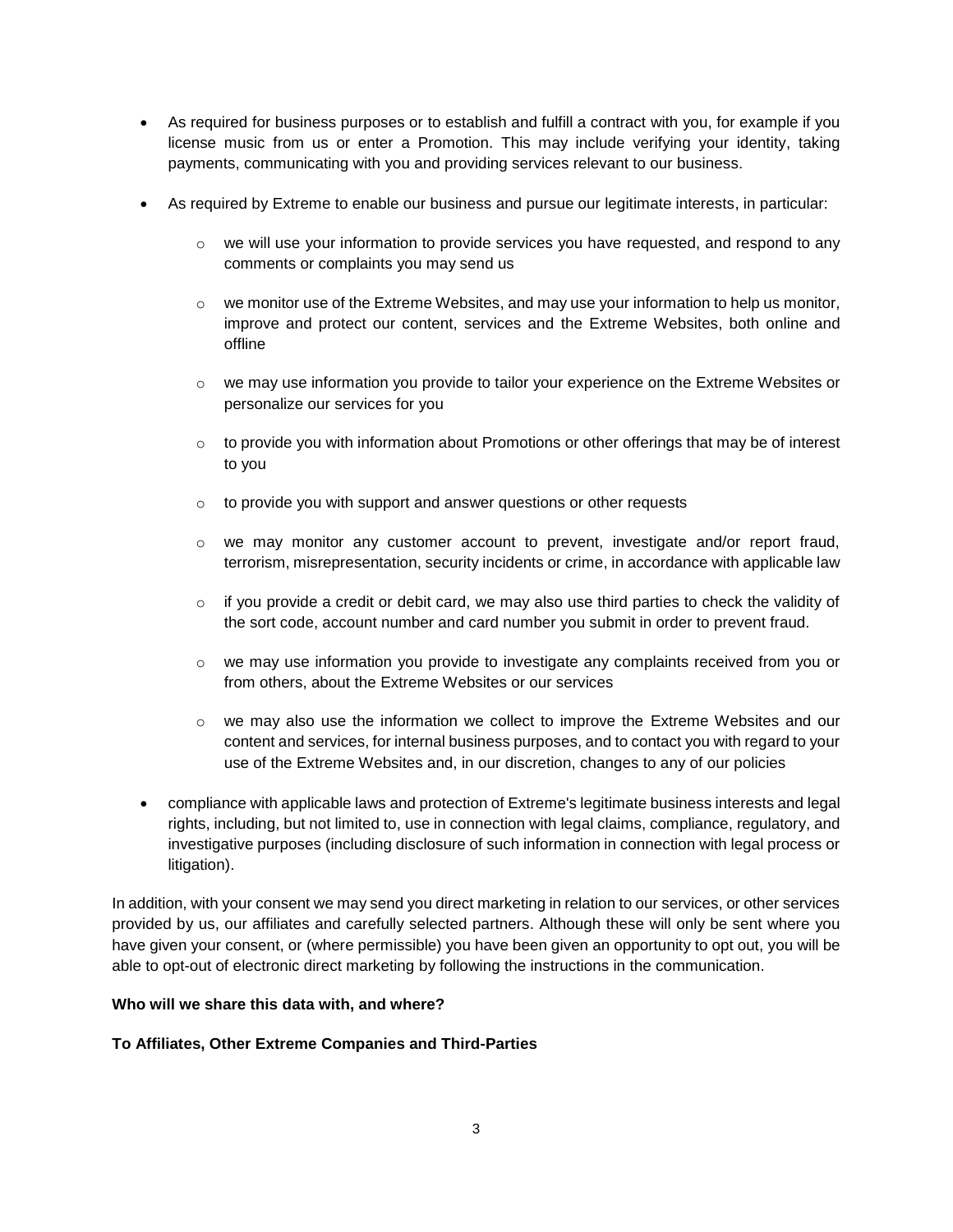Extreme may share your personal data with companies affiliated with Extreme ("Affiliates")\*, so that those Affiliates can (i) assist us with fulfilling your requests or improving our content, services or advertising; and/or (ii) contact you about other content, services or other offerings that may be of interest to you.

\* Affiliates: meaning worldwide affiliate offices, agents and administrators that represent and work with Extreme, such as sub-publishers, performance societies, licensees and local agents.

We may from time to time employ third parties to perform functions on our behalf, and thus, we may also share your personal data with third-party service providers that assist us with providing content, fulfilling your requests, improving our content, services or advertising, or otherwise performing services for Extreme. As one example, if you access content or services that are published, developed or supported by an Affiliate or third party, your personal data may be shared with that Affiliate or third party for purposes related to that content or those services, including service administration and/or development. Additionally, we may share your information in order to host or operate the Extreme Websites, for data analysis purposes, and for the administration of Promotions, such as in connection with winner selection and prize fulfillment.

# **When You Consent To Have Your Personal Data Shared or Otherwise Request That We Share Your Information**

We may offer you the opportunity to consent to the sharing of your information with third parties, for example so you are able to receive information and/or marketing offers from third parties. Additionally, you may request, sometimes through your use of an interactive feature or third- party application, that we share personal data about you with a third party, and we will typically do so in those circumstances. If you consent or request to receive communications from third parties, you will need to communicate with them directly if you later decide that you no longer wish to receive their communications.

The provisions above apply to our sharing of personal data with Affiliates and third-party service providers. They do not cover use of personal data that those Affiliates and third-party service providers collect directly from you. Such use of personal data is covered by the relevant Affiliate's and/or third party's privacy policy and not this Privacy Policy.

#### **Business Transactions**

We may share your personal data with Affiliates for internal reasons, primarily for business and operational purposes, including any corporate reorganization, restructuring or other corporate change. In addition, Extreme or any of its assets, including the Extreme Websites, may be sold, or other transactions may occur in which your personal data is one of the key business assets in the transaction. In such a case, your personal data may be one of the business assets we transfer. Hence, Extreme reserves the right to disclose and transfer user information, including personal data, in connection with any activity and/or transaction described above.

#### **Legal Protections and Law Enforcement**

We may transfer and disclose information, including your personal data, (including Usage Information and Device Identifier (including IP address)), to third parties: (i) to comply with legal obligations; (ii) when we believe in good faith that the law requires it; (iii) at the request of governmental authorities conducting an investigation; (iv) to verify or enforce our [Terms & Conditions](https://www.sonyatv.com/en/terms-and-conditions) or other applicable policies; (v) to respond to an emergency; or (vi) to otherwise protect the rights, property, safety or security of third parties, visitors to the Extreme Websites or the public. We may also use Device Identifiers to identify users, and may do so in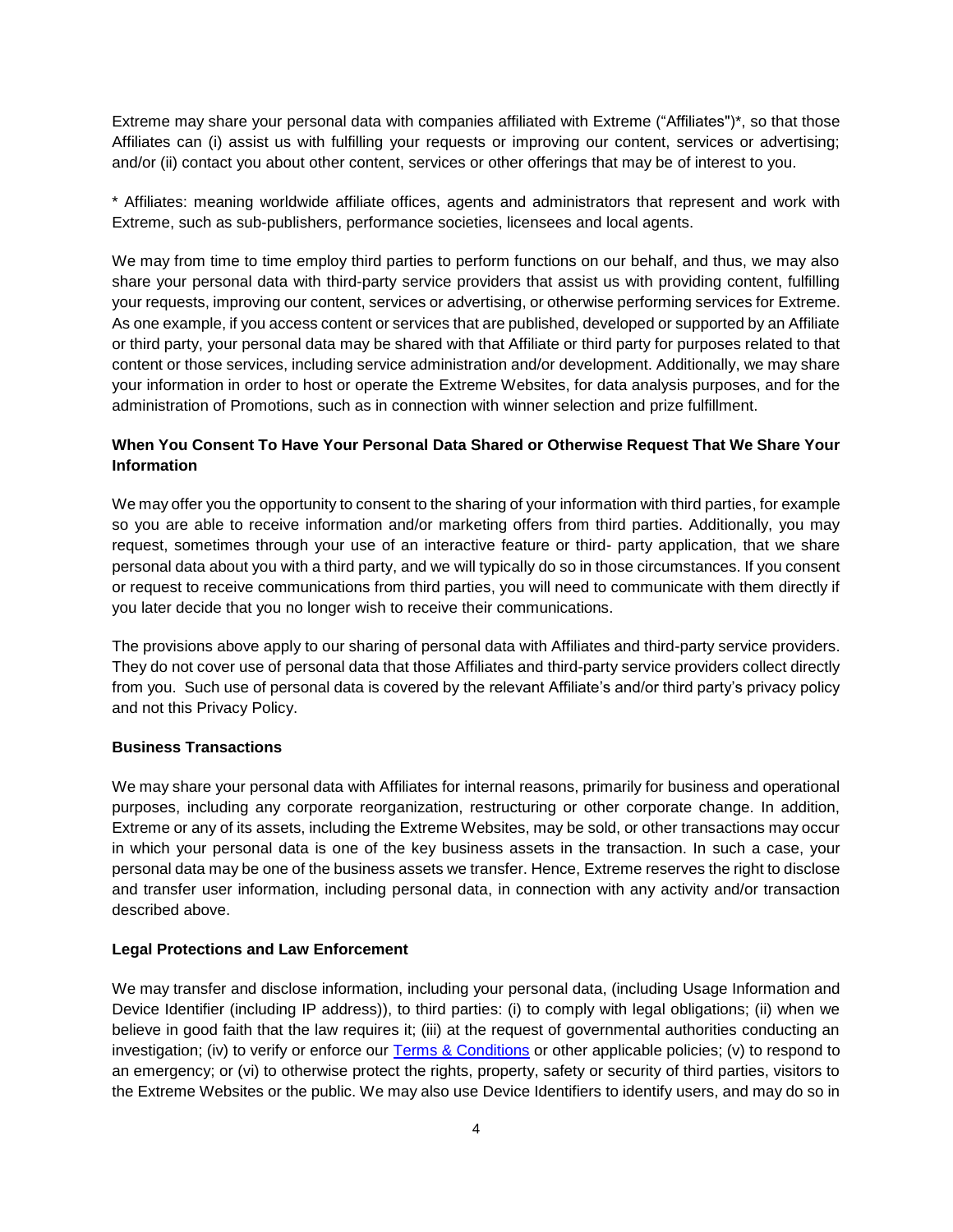cooperation with copyright owners, internet service providers, wireless service providers or law enforcement agencies, in our discretion. Such disclosures may be carried out without notice to you.

### **Cookies & Other Tracking Technologies**

We use cookies and other technologies to track the use of the Extreme Websites. We allow third parties to place such technologies on the Extreme Websites for analytics and other purposes. We may use cookies and other technologies to collect aggregate site visitation data by tracking how users navigate to and through our website.

Cookies are files that web servers place on your device. The use of cookies on Extreme Websites allows you to enjoy more seamless visits and more accurately measures your behaviour on the Extreme Websites. You can learn more about the cookies and web beacons we use and how you can disable cookies and web beacons in our [Cookie Policy.](https://www.sonyatv.com/en/cookie-policy)

## **Social Media Applications**

Functionality on the Extreme properties may permit interactions between third-party properties, such as enabling you to "like" or "share" content to third-party properties. If you choose to "like" or "share" content or to otherwise post information from or via Extreme Websites to a third-party property, feature or application, that information may become public and the third-party property may have access to information about you and your use of the Extreme Websites, including personal data.

You may also choose to participate in a third party application or feature (such as our Facebook, Instagram or other social media pages, or a similar feature on a third-party property) through which you allow us to collect and share (or the third party to share) information about you, including personal data. The third party may allow you to remove the application or feature, in which case we will no longer collect information about you through the application or feature, but we may retain the information previously collected. In addition, we may receive information about you if other users of a third-party property give us access to their profiles and you are one of their "connections," or if information about you is otherwise accessible through your "connections" web page, profile page, or similar page on a social networking or other third-party property or interactive service.

## **Security**

Extreme uses commercially reasonable safeguards to help protect and secure your personal data, and we use reasonable efforts to obtain the agreement of our Affiliates and third-party service providers to take steps to protect the confidentiality, security, and integrity of personal data we share with them. However, no electronic data transmission or storage of information can be guaranteed to be 100% private and secure. Please be careful to avoid 'phishing' schemes, where someone may send you an e-mail that looks like it is from Extreme asking for your personal data. You understand that any message or information you send to an Extreme Property may be read or intercepted by others. Extreme does not ensure or warrant the security of any information you transmit to us, and you use the Extreme Websites and provide us with your information at your own risk.

To help protect you and others, we monitor use of the Extreme Websites, and we use the information we collect, including personal data, to identify fraudulent activities and transactions; prevent abuse of and investigate and/or seek prosecution for any potential threats to or misuse of the Extreme Websites; ensure compliance with the [Terms and Conditions](https://www.sonyatv.com/en/terms-and-conditions) and this Privacy Policy; investigate violations of or enforce these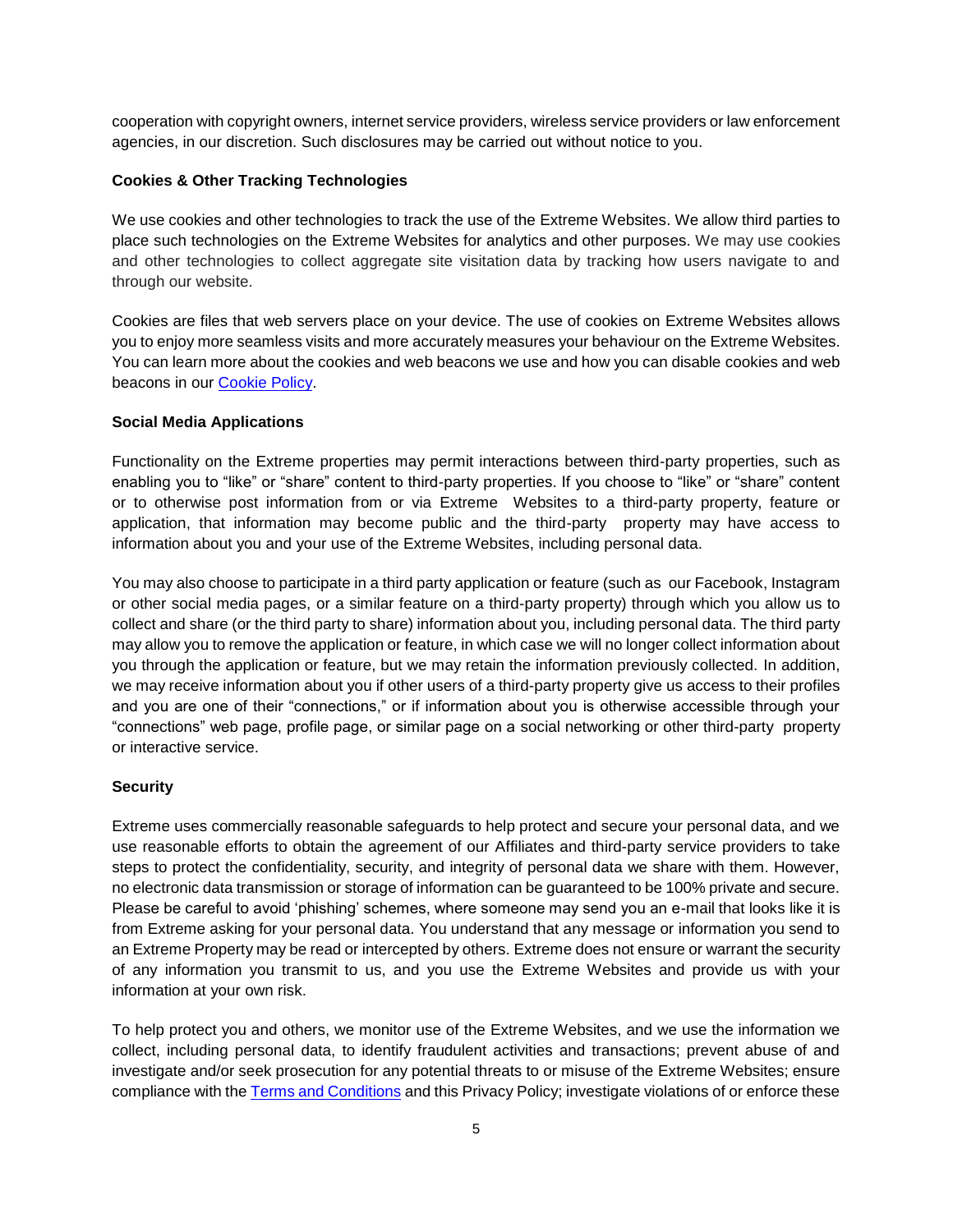agreements; and otherwise to protect the rights and property of Extreme, its partners, and customers. Monitoring may result in the collection, recording, and analysis of online activity or communications through the Extreme Websites. If you do not consent to these conditions, you must discontinue your use of the Extreme Websites.

### **How do we treat children's personal data?**

The Extreme Websites are open to all individuals, though some Promotions may have age restrictions. We do not knowingly collect or permit the collection, storage or use of any personal data from anyone under 16 years of age. If we become aware that a child under 16 is attempting to submit this information, we will inform the minor that he or she is ineligible to do so. We will then remove this information from our records.

## **For Residents of the United States**

If you are a parent or guardian who knows or has discovered that your child under the age of 13 has submitted his or her personal data or other information without your consent, permission or authorization, upon request, we will promptly: (a) provide direct notice to you indicating what, if any, personal data of your child has been collected and how it has been used and/or disclosed; (b) remove your child's personal data or other information from our database, cease the use of such information and direct any other party with access to such information to do the same; and (c) by notice to you, confirm compliance with the foregoing.

## **Access to your information (personal data) and your rights**

## **Notice to California Residents**

Your California Privacy Rights: If you are a California resident, you have the right to receive: (a) information identifying any third party(ies) to whom Extreme may have disclosed, within the preceding calendar year, your personal data for that third party's direct marketing purposes; (b) a description of the categories of personal data disclosed; and (c) to obtain such information free of charge. To request such information, please submit your request to: [privacy@extrememusic.com.](mailto:privacy@extrememusic.com) Extreme will respond to these requests within thirty 30 days. Requests that come to Extreme by other means may result in a delayed response.

## **For Residents of the European Economic Area (EEA)**

#### *How can you access your personal data and what are your rights?*

If you would like a copy of the personal data that we store about you in our customer databases, please contact us using the details given in the "Contact us" section below.

This is in addition to your legal rights, including the right to access a copy of your personal data, the right to request the deletion or updating of any inaccurate personal data and the right to object, in some cases, to our processing of your personal data. You can exercise these rights by contacting us using the details given in the "Contact us" section below.

Where we are processing personal data based on your consent, you have the right to withdraw consent at any time, without affecting the lawfulness of the processing based on consent before its withdrawal.